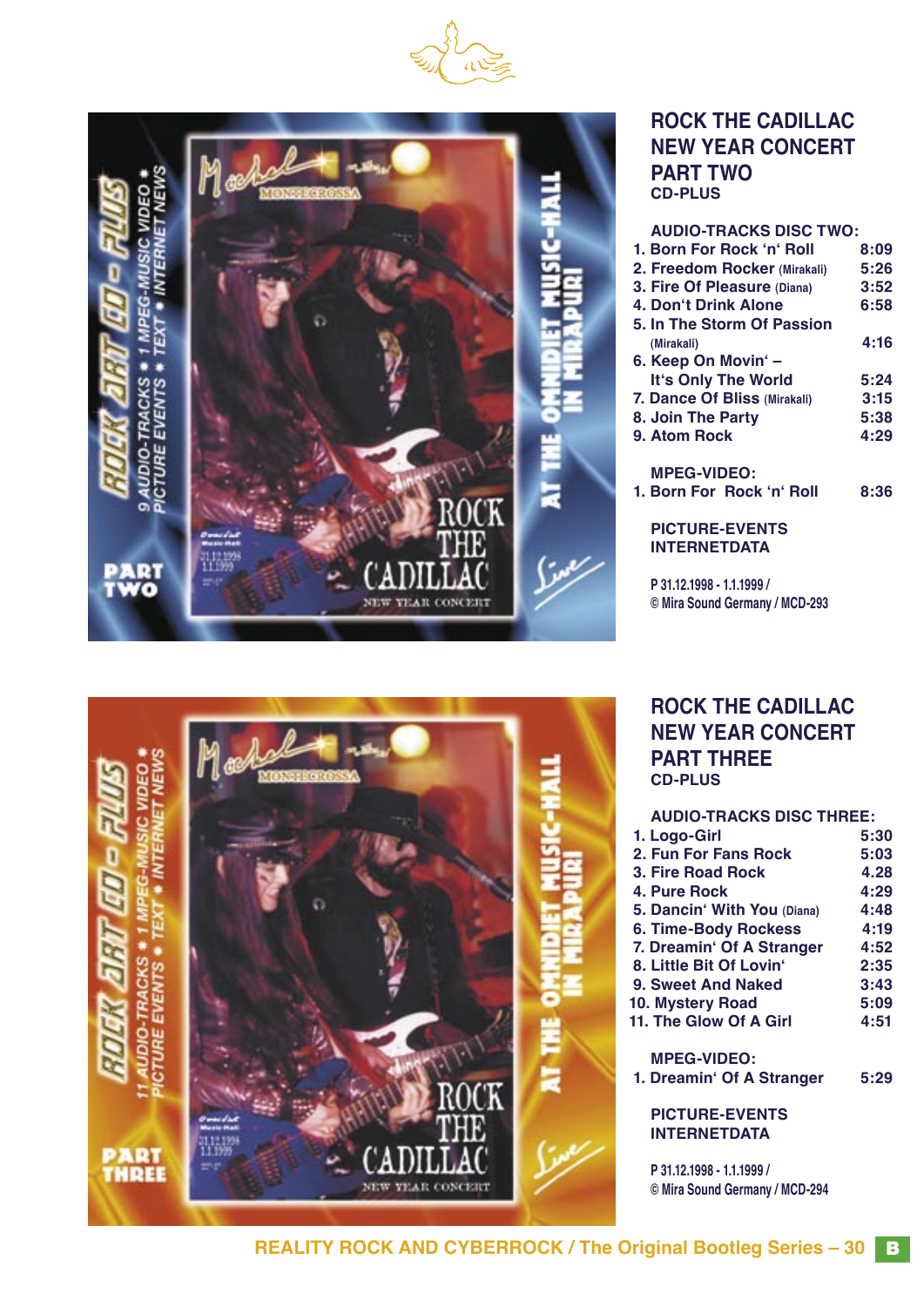

**DOUBLE CD-PLUS** 









16.1.1999

#### **GOOD NEWS ROCK-CONCERT DOUBLE CD-PLUS**

| <b>AUDIO-TRACKS DISC ONE:</b>        |       |
|--------------------------------------|-------|
| 1. Good News From                    |       |
| <b>The Morning Star</b>              | 4:21  |
| 2. Loud And Proud,                   |       |
| <b>Sweet And Tender</b>              | 4:24  |
| 3. Boy From Heaven                   | 4:34  |
| 4. The Good World                    | 4:36  |
| 5. My Guitar Is Born In America 4:03 |       |
| 6. Connection To The                 |       |
| <b>Impossible Hip-Hop</b>            | 13:19 |
| 7. The Fighter And The Dove          |       |
| (Mirakali)                           | 2:13  |
| 8. Dream-Power (Mirakali)            | 3:24  |
| 9. Inscrutable (Mirakali)            | 3:28  |
|                                      |       |
| <b>MPEG-VIDEOS:</b>                  |       |
| 1. Connection To The                 |       |
| <b>Impossible Hip-Hop</b>            | 13:21 |
| 2. Good News From                    |       |
| <b>The Morning Star</b>              | 4:47  |
| 3. Inscrutable (Mirakali)            | 3:32  |
|                                      |       |

**PICTURE-EVENTS INTERNETDATA**

**P 16.1.1999 © Mira Sound Germany / MCD-295**

**GOOD NEWS ROCK-CONCERT DOUBLE CD-PLUS**

#### **AUDIO-TRACKS DISC TWO: 1. No Hurry 10:18 2. Hands So Warm (Diana) 3:35 3. Eat Anʻ Play – Itʻs Your Birth 5:20 4. Strange 6:05 5. The Number Man 10:33 6. All The Shit 7:49 7. Still Iʻm Holding You (David) 4:15 8. How Many Oceans 5:45 9. Bird Of Peace MPEG-VIDEOS: 1. Eat Anʻ Play – Itʻs Your Birth 5:46 2. Bird Of Peace**

**PICTURE-EVENTS INTERNETDATA**

**P 16.1.1999 © Mira Sound Germany / MCD-295**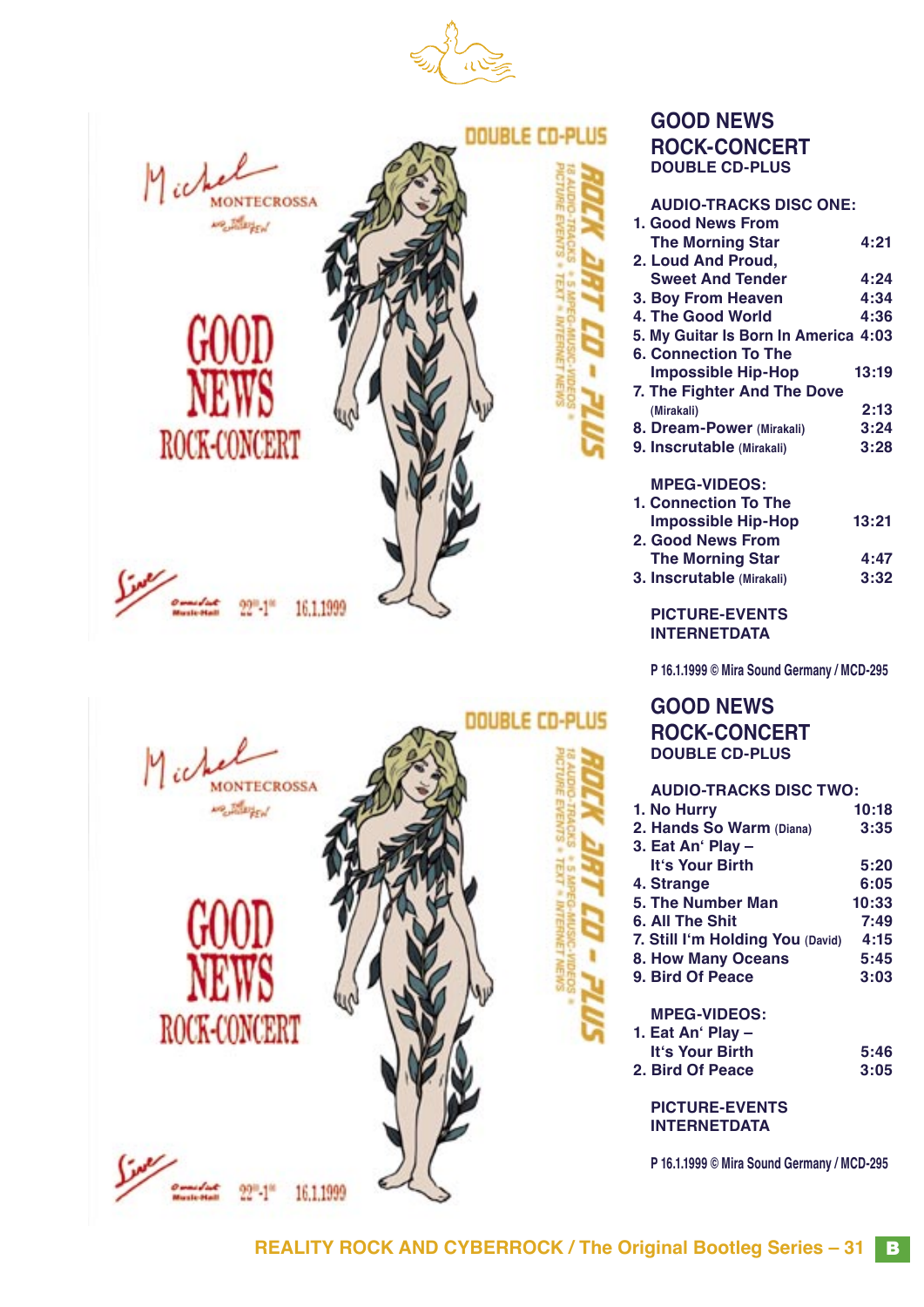



#### **SURVIVOR IN THE CITY ROCK-CONCERT CD-PLUS**

| <b>AUDIO-TRACKS:</b>           |      |
|--------------------------------|------|
| 1. Survivor In The City        | 3:41 |
| 2. Cave Birth                  | 5:33 |
| 3. Virgin In My Mind           | 9:33 |
| 4. Flight To The Stars (Diana) | 3:46 |
| 5. It's Love (Diana)           | 3:27 |
| 6. Rockin' With The Beat       | 5:51 |
| 7. Share The Feeling           | 3:20 |
| 8. Free (Mirakali)             | 7:42 |
| <b>MPEG-VIDEOS:</b>            |      |
| 1. New Rock Journey Song       | 6:56 |
| 2. Virgin In My Mind           | 9:36 |
| 3. Free (Mirakali)             | 7:46 |
| <b>PICTURE-EVENTS</b>          |      |

**INTERNETDATA**

**P 30.1.1999 © Mira Sound Germany / MCD-280**

# DOUBLE CD-PLUS





**ROLLERBALL ROCK-CONCERT DOUBLE CD-PLUS**

#### **AUDIO-TRACKS DISC ONE:**

| 1. Rollerball                      | 4:02 |
|------------------------------------|------|
| 2. Atom Rock                       | 3:31 |
| 3. Pearls Of Love (Mirakali)       | 4:38 |
| 4. Wuggedy, Wuggedy-Wu,            |      |
| I Wanna Dance With You             | 5:29 |
| 5. 5 Sweet Girls (Mirakali)        | 3:50 |
| 6. Erotic Overdrive                | 5:56 |
| 7. Gang Adventure (Mirakali)       | 4:14 |
| 8. Summer Rock                     | 5:23 |
| 9. Great Is Sweet Love (Mirakali)  | 3:56 |
| 10. The Dream Never Ends           | 4:24 |
| 11. Rock 'n' Roll Dream (Mirakali) | 4:53 |
| <b>MPEG-VIDEOS:</b>                |      |
| 1. Rollerball                      | 4:25 |
| 2. Erotic Overdrive                | 6:08 |
|                                    |      |
|                                    |      |

**PICTURE-EVENTS INTERNETDATA**

**P 6.2.1999 © Mira Sound Germany / MCD-281**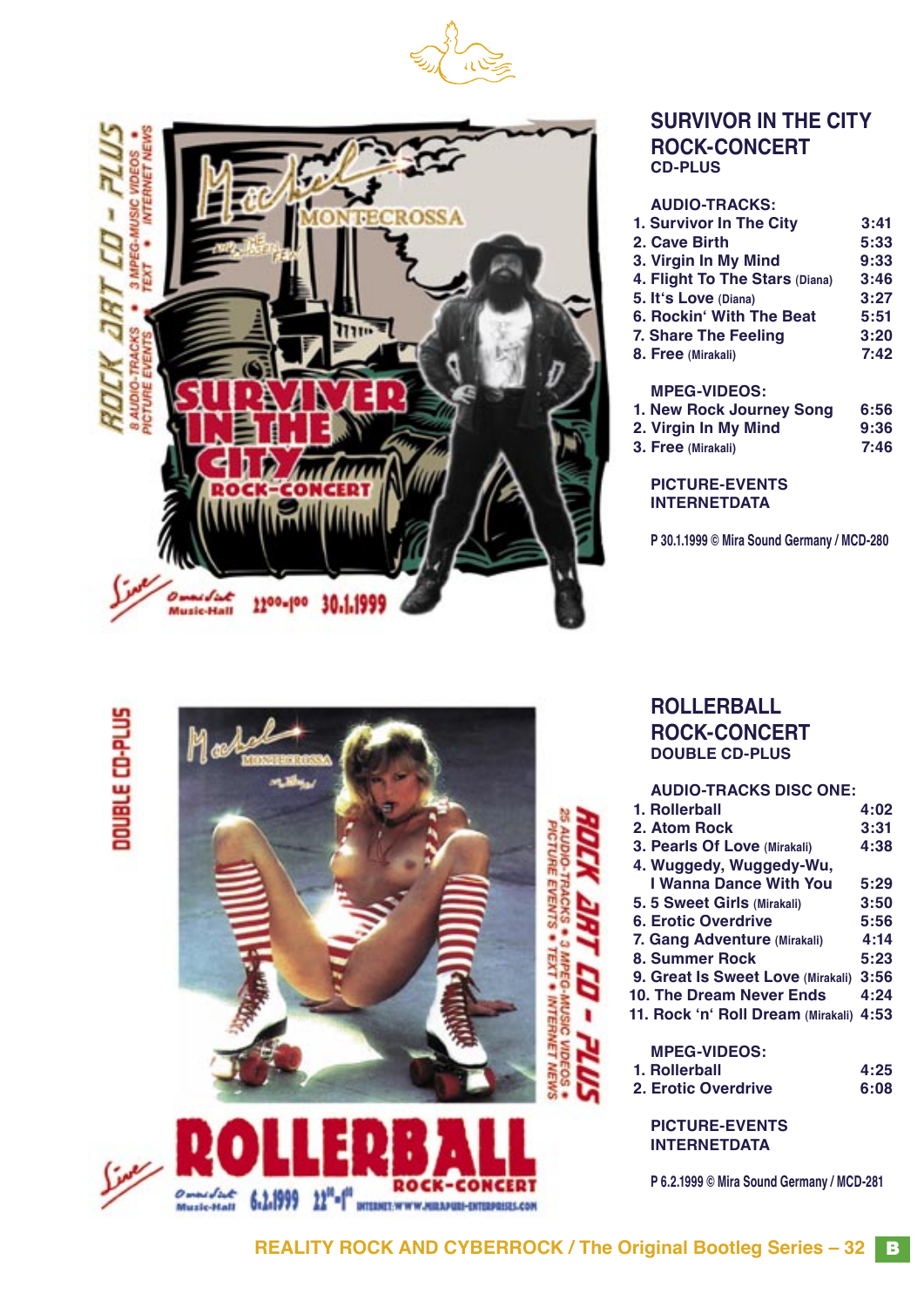

# DOUBLE CD-PLUS





## MICHEL MONTECROSSA,<br>DIANA ANTARA AND THE CHOSEN FEW Live!





#### **ROLLERBALL ROCK-CONCERT DOUBLE CD-PLUS**

| <b>AUDIO-TRACKS DISC TWO:</b> |      |
|-------------------------------|------|
| 1. Orbit Rocker               | 3:55 |
| 2. Born To Grow (Diana)       | 4:11 |
| 3. Ridin' Wild                |      |
| <b>Naked And In Leather</b>   | 7:39 |
| 4. Join The Party             | 4:18 |
| 5. What You Wanna Do,         |      |
| Do It Now                     | 3:16 |
| 6. All The Trouble            | 5:22 |
| <b>7. Sex Unites Song</b>     | 4:17 |
| 8. Road Angel Rock            | 5:36 |
| 9. Drive Me                   | 4:39 |
| 10. Hot Pipe                  | 3:04 |
| 11. Rockin' Woman             | 3:42 |
| 12. Body Rocker Shocker       | 3:40 |
| 13. The Body Of A Girl        | 5:40 |
| 14. Sweet Vagina              | 6:21 |
| <b>MPEG-VIDEO:</b>            |      |
| 1. Orbit Rocker               | 4:27 |

**PICTURE-EVENTS INTERNETDATA**

**P 6.2.1999 © Mira Sound Germany / MCD-281**

#### **CELESTIAL ELECTRONIC CONCERT CD-PLUS**

| <b>AUDIO-TRACKS:</b>                   |      |
|----------------------------------------|------|
| 1. Celestial                           | 3:01 |
| 2. Explosion (Diana)                   | 4:06 |
| 3. Get The Feel                        | 2:40 |
| 4. Your Eyes (Diana)                   | 4:03 |
| 5. Love Hotel                          | 3:06 |
| 6. Hard Rockin'                        | 3:05 |
| 7. Deep In The Night (Diana)           | 4:27 |
| 8. Universal Whirlpool                 | 4:38 |
| 9. Giving You All My Love (Diana) 4:03 |      |
| 10. Space Of A Message                 | 3:38 |
| 11. Let's Turn On Rock 'n' Roll 3:04   |      |
| 12. Hard Core Rocker                   | 3:18 |
| <b>MPEG-VIDEO:</b>                     |      |
| 1. Get The Feel                        | 3:12 |
| DIATHDE_EVENTS                         |      |

**PICTURE-EVENTS INTERNETDATA**

**P 4.9.1999 © Mira Sound Germany / MCD-312**

**REALITY ROCK AND CYBERROCK / The Original Bootleg Series – 33** B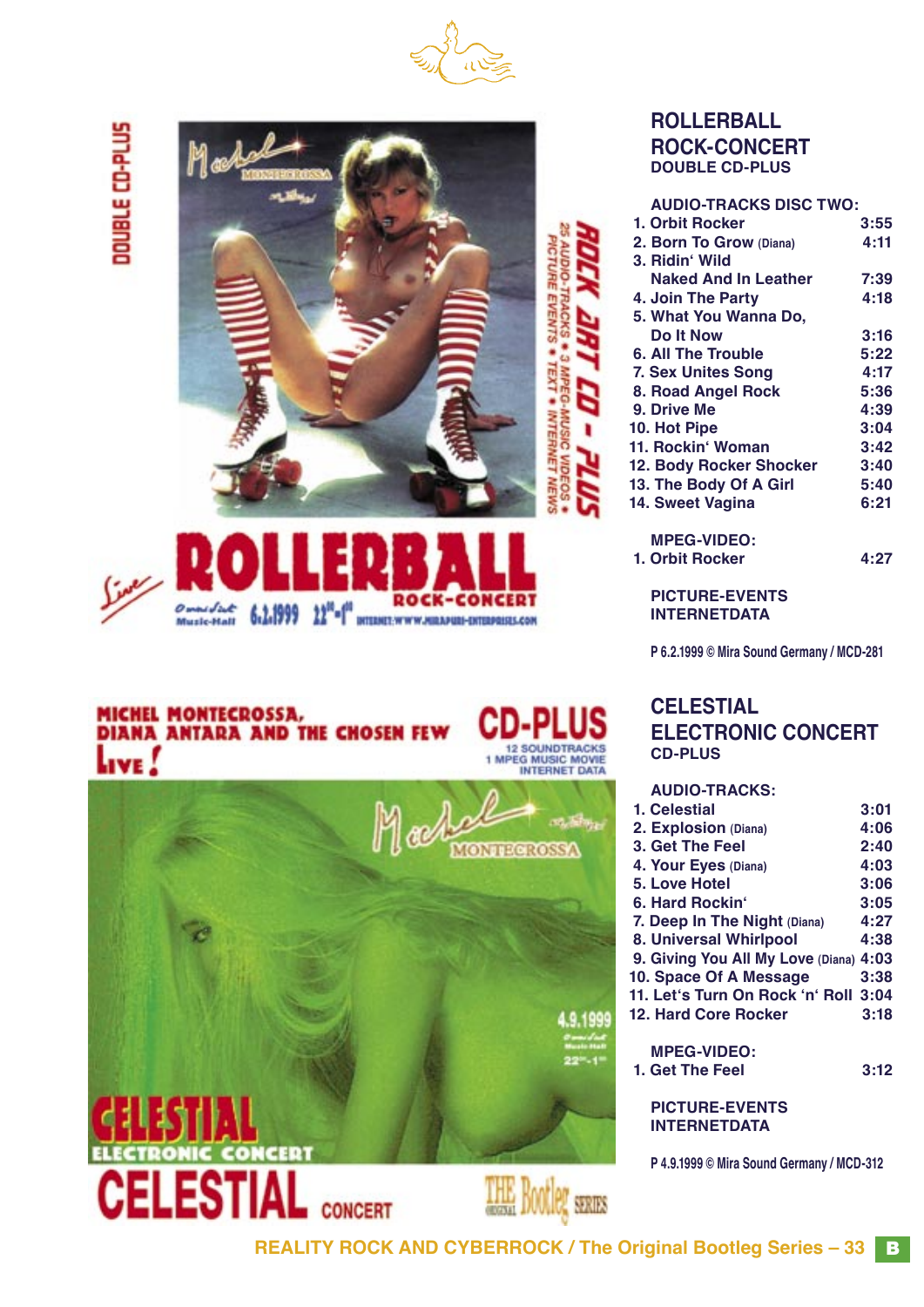



#### **GOT THE DRIVE CD-PLUS**

| <b>AUDIO-TRACKS:</b>               |      |
|------------------------------------|------|
| 1. Got The Drive                   | 3:58 |
| 2. It's Up To You                  | 5:52 |
| 3. When Time Is Your Body          | 6:19 |
| 4. Firerocker                      | 6:35 |
| 5. Can't Believe It                | 3:02 |
| 6. You Have Seen It                | 5:19 |
| 7. We Are The Others               | 4:29 |
| 8. Shakti Ballad                   | 5:34 |
| 9. Unbelievable Memories           | 3:03 |
| 10. The Dance                      | 2:24 |
| 11. In The Middle Of An Ocean 4:31 |      |
| <b>MPEG-VIDEOS:</b>                |      |
| 1. Got The Drive                   | 4:27 |
| 2. Shakti Ballad                   | 5:48 |
| <b>PICTURE-EVENTS</b>              |      |

**INTERNETDATA**

**P 9.10.1999 © Mira Sound Germany / MCD-307**



#### **DO IT DOGS ROCK CONCERT CD-PLUS**

#### **AUDIO-TRACKS:**

| 1. Power-She (Do It Dogs)    | 6:06 |
|------------------------------|------|
| 2. Power On Two Legs (Diana) | 4:07 |
| 3. Far Away                  | 3:52 |
| 4. Tricky Little Sister      | 6:44 |
| <b>5. How Many Oceans</b>    | 5:51 |
| 6. Burnin' (Diana)           | 3:56 |
| 7. This Love                 | 6:25 |
| 8. Little Lady               | 5:10 |
| 9. What A Night, What A Day  | 3:51 |
| 10. When I'm With You        | 5:53 |
| 11. One Thing For Sure       | 8:41 |
| 12. Lonely                   | 6:57 |
|                              |      |

**P 16.10.1999 © Mira Sound Germany / MCD-308**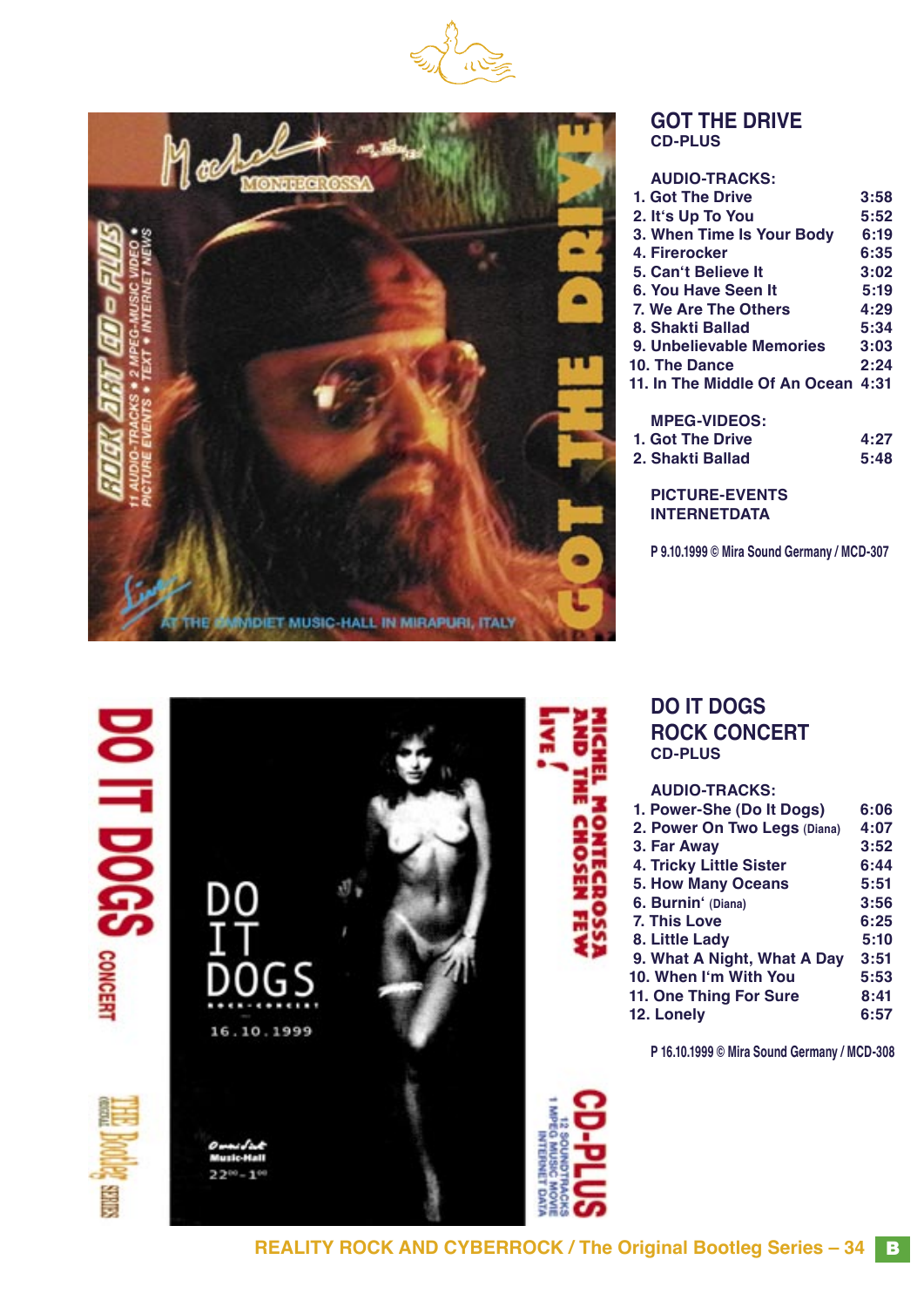



Salars<sub>1</sub>



#### **HEARTBEAT ROCKER AUDIO-CD**

#### **AUDIO-TRACKS: 1. Heartbeat Rocker 3:33 2. Great Wild Angel 4:54 3. Unknown Tale 3:19 4. Rocker Of Tomorrow 7:00**<br> **5. Share The Feeling 5:24 5. Share The Feeling 5:24 6. Vision 5:53 7. Terra Rock 3:51 8. Bright Wings (Mirakali) 4:03 9. Blood In The Abyss, Sweat In The Kiss** 1:32<br>**Pen** (Mirakali) 3:13 **10. Yen (Mirakali) 3:13 11. Naked Time 2:53 12. Livinʻ With You (Diana) 3:45 13. Gangʻs Dream Anthem 3:52 14. Bright Inner Fusion (Diana) 4:07 15. Moonglow (Mirakali) 3:51 16. Unwritten Song**

**P 30.10.1999 © Mira Sound Germany / MCD-313**

## **MICHEL MONTECROSSA<br>AND THE CHOSEN FEW** LIVE!



**MONTECROSSA** 

20.11.1999

**CONCERT** 

**BREE** 

NG

#### **YOUNG BREED CD-PLUS**

#### **AUDIO-TRACKS:**

| 1. Young Breed                        | 5:24 |
|---------------------------------------|------|
| 2. Mermaid                            | 4:10 |
| 3. When Time Is Your Body             | 5:28 |
| 4. Out-Of-The-Way (The Fabulous       | 4:24 |
| 5. Dangerous Ride Sound Sisters)      | 3:53 |
| 6. Real Rockin' #2                    | 6:02 |
| 7. Rockin' Wonder (Mirakali)          | 4:25 |
| 8. Got The Drive                      | 4:19 |
| 9. Blood In The Abyss,                |      |
| <b>Sweat In The Kiss</b>              | 3:47 |
| <b>10. Breaking Shades (Mirakali)</b> | 3:35 |
| 11. Sensuality (Mirakali)             | 2:46 |
| <b>12. Strong Embrace</b>             | 5:08 |
| 13. Gang-Girl (Mirakali)              | 2:33 |
| 14. Juicy Bone (Mirakali)             | 3:59 |
| 15. Get The Feel                      | 4:22 |
| <b>MPEG-VIDEO:</b>                    |      |
| 1. Young Breed                        | 5:58 |
| <b>PICTURE-EVENTS</b>                 |      |
| <b>INTERNETDATA</b>                   |      |

**P 20.11.1999 © Mira Sound Germany / MCD-309**

**REALITY ROCK AND CYBERROCK / The Original Bootleg Series – 35** B

**DOOTIS** SERIES

 $21^{\circ}\cdot1^{\circ\circ}$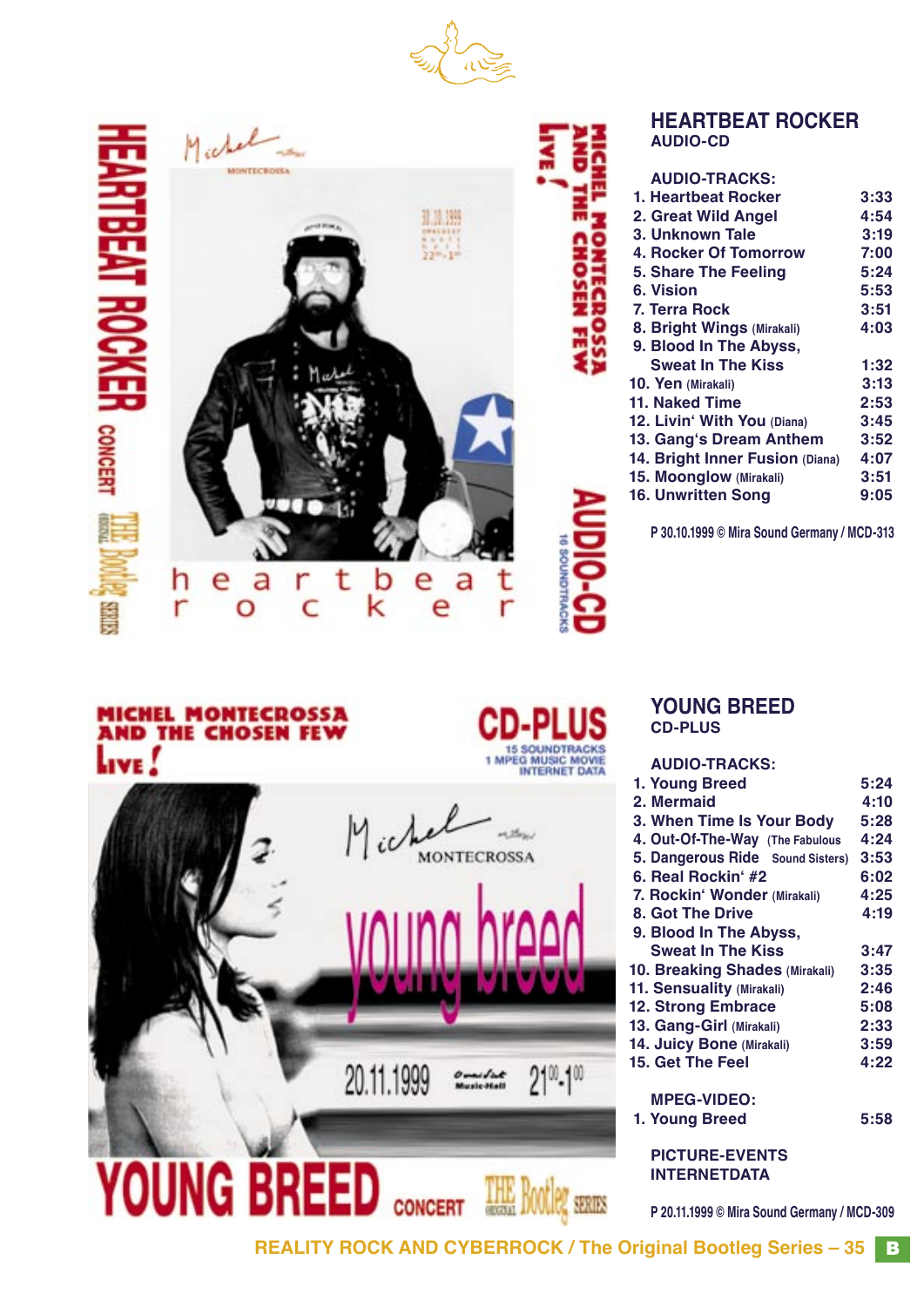

### **MICHEL MONTECROSSA<br>AND THE CHOSEN FEW** LIVE!



THE Bootleg series

#### **YES ROCK CONCERT CD-PLUS**

**AUDIO-TRACKS:**

| 1. Yes                         | 4:17 |
|--------------------------------|------|
| 2. Rebellion                   | 5:43 |
| 3. Rockin' With The Beat       | 4:59 |
| 4. Number Man                  | 5:04 |
| <b>5. Save Somebody</b>        | 4:46 |
| 6. Purple Curtain, Purple Pain | 4:10 |
| 7. Pushin'                     | 4:13 |
| 8. Rocker Of Tomorrow          | 4:00 |
| 9. Girl Encounter Rock         | 4:20 |
| 10. Share The Feeling          | 3:33 |
| 11. Rock 'n' Roll Girl         | 3:23 |
| 12. Treatin' You Right (Diana) | 4:42 |
| 13. Superman                   | 3:10 |
| 14. Little Bit Of Lovin'       | 3:27 |
| <b>MPEG-VIDEO:</b>             |      |
| 1. Yes                         | 4:47 |
|                                |      |

**PICTURE-EVENTS INTERNETDATA**

**P 27.11.1999 © Mira Sound Germany / MCD-316**





#### **LOVE HUNTER CD-PLUS**

#### **AUDIO-TRACKS: 1. Love Hunter 4:52 2. Yes 4:11**

| 3. Young Breed               | 5:34 |
|------------------------------|------|
| 4. With You Flying High      | 3:22 |
| 5. Suck It Out               | 5:27 |
| 6. Rebellion                 | 5:11 |
| <b>7. Fuck The Brainwash</b> | 6:06 |
| 8. O Lord,                   |      |
| I'm Just A Rolling Stone     | 4:36 |
| 9. When Time Is Your Body    | 5:13 |
| 10. Joy For All Rock         | 3:59 |
| 11. Girl Rocker              | 5:18 |
| 12. The Dance                | 3:31 |
|                              |      |
| <b>MPEG-VIDEO:</b>           |      |
| 1. Love Hunter               | 5:27 |

**PICTURE-EVENTS INTERNETDATA**

**P 4.12.1999 © Mira Sound Germany / MCD-314**

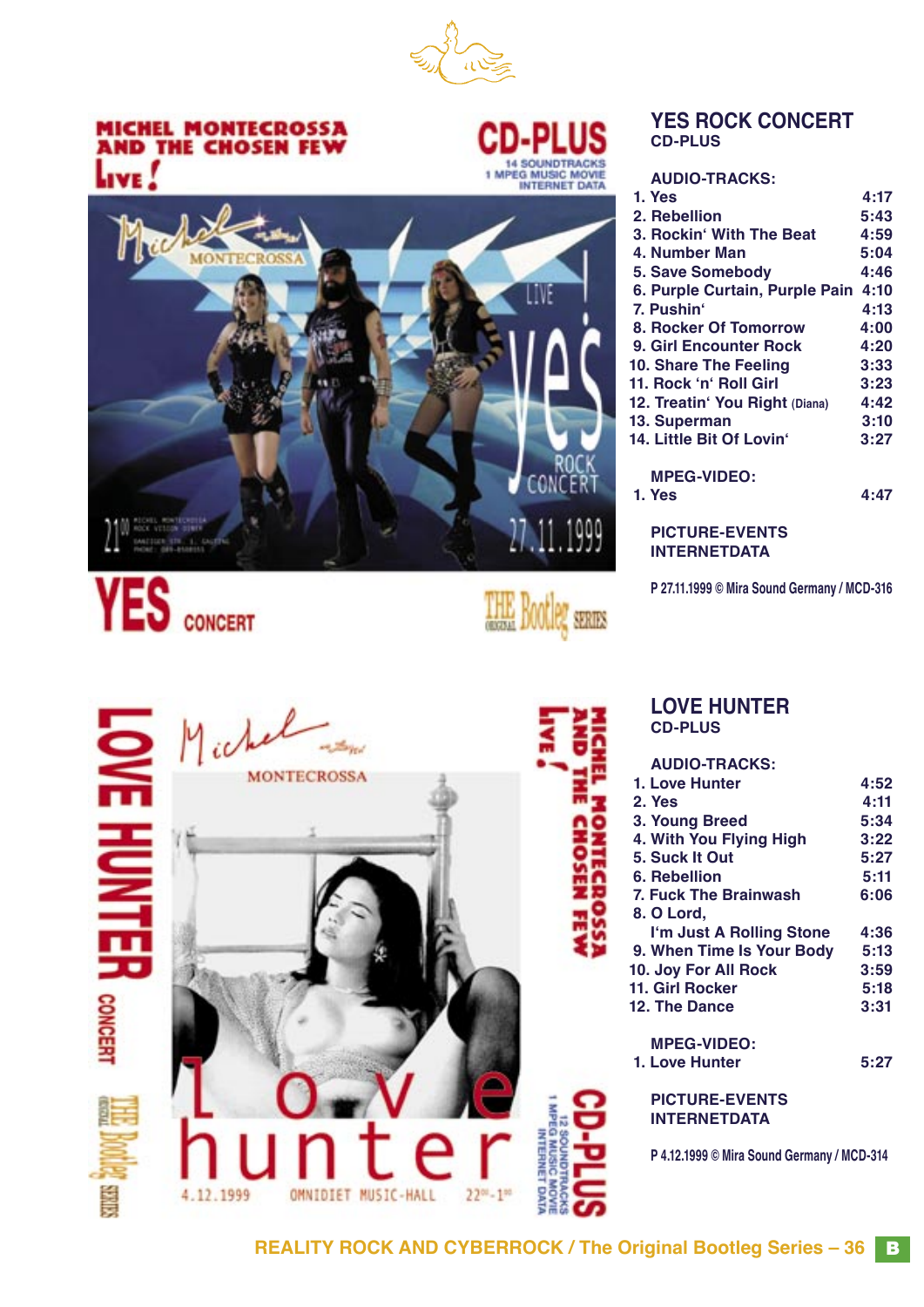

### **MICHEL MONTECROSSA<br>AND THE CHOSEN FEW** Live .





# **ROCKFIRE** CONCERT



#### **ROCKFIRE CONCERT CD-PLUS**

| 3:46 |
|------|
| 5:57 |
| 3:53 |
| 4:34 |
| 4:13 |
| 5:03 |
| 4:43 |
| 6:34 |
| 3:52 |
| 4:50 |
|      |
| 8:41 |
| 4:34 |
| 6:37 |
|      |
|      |
|      |

**P 11.12.1999 © Mira Sound Germany / MCD-321**

#### **MICHEL MONTECROSSA AND THE CHOSEN FEV TVE**

**MONTECROSSA** 

#### **AUDIO-CD SOUNDTRACKS**

#### **PLANET KID CONCERT AUDIO-CD**

#### **AUDIO-TRACKS:**

| 1. Planet Kid                       | 10:38 |
|-------------------------------------|-------|
| 2. Rockin' Woman                    | 8:09  |
| <b>3. Yes</b>                       | 4:13  |
| 4. Love Is All                      | 7:39  |
| 5. Rock 'n' Roll Action             | 4:51  |
| 6. Eurockess                        | 4:04  |
| 7. Mystery Road                     | 5:17  |
| 8. Road Angel Rock                  | 6:49  |
| 9. Magic Energy (Mirakali)          | 5:09  |
| 10. Rebellion                       | 5:17  |
| 11. Your Tender Wildness (Mirakali) | 4:42  |
| 12. Slide Down Easy                 | 4:50  |
|                                     |       |

**P 18.12.1999 © Mira Sound Germany / MCD-315**